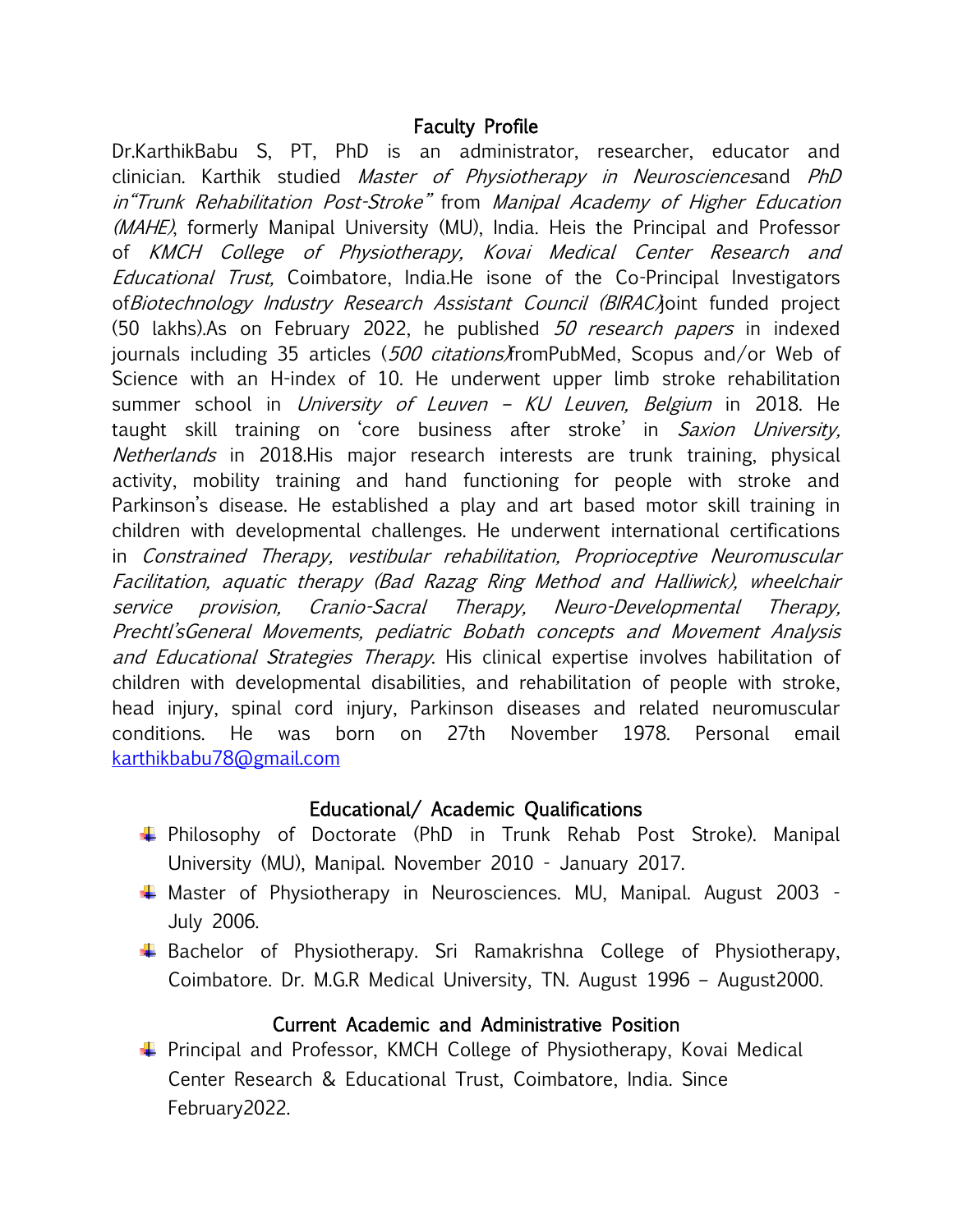### Previous Academic Positions

- Associate Professor, Manipal College of Health Professions (MCHP), MAHE, Department of Physiotherapy, Bangalore. February 2017 – January 2022.
- Assistant Professor Selection Grade, Department of Physiotherapy, SOAHS, MU, Bangalore. August 2012 – January2017.
- Assistant Professor, Department of Physiotherapy, Kasturba Medical College (KMC), MU, Mangalore. August 2008 – August 2012.
- Lecturer, Physiotherapy, KMC, Mangalore. November 2006 July 2008.
- ↓ Tutor, Manipal College of Allied Health Sciences, July 2005 July 2006.
- ↓ Faculty, Kakatiya College of Physiotherapy, AP, August 2000- August 2003.

#### PreviousAdministrative positions

- $\ddot$  Academic coordinator for the allied health postgraduate courses offered at MCHP, Bangalore
- NAAC coordinator/ NAAC committee member, MCHP
- $\overline{\phantom{a}}$  Alumni relations coordinator, MCHP, Bangalore, MAHE
- $\downarrow$  PhD supervisor (MAHE Senate approval number 201815)
- $\downarrow$  1 & II year, research coordinator for MPT program, MCHP, Bangalore

Academic experience: 18years6 months (BPT: 2000–2003; MPT: Since 2006)

# Clinical experience: 20 years (2000 – 2021)

Specialization in major field: Neurorehabilitation

Specialization in fine fields: Motor control; Motor learning; Motor development; Brain plasticity and neural repair; Trunk control; Arm recovery; Postural control; Mobility; Physical activity; Cognitive and behavioral neuroscience; Art and integrative therapy and technology-based rehabilitation.

#### Website links and citation sources of research database

S. Karthikbabu | Semantic Scholar <https://www.semanticscholar.org/author/S.-Karthikbabu/4203178> ORCHID<http://orcid.org/0000-0002-7513-0606> ResearchGat[ehttps://www.researchgate.net/profile/Suruliraj\\_KarthikBabu](https://www.researchgate.net/profile/Suruliraj_KarthikBabu) Web of Science ResearcherID – ABE-2873-2020 <https://publons.com/researcher/2953529/suruliraj-karthikbabu/> Scopus ID – 44961060900 [https://www.scopus.com/inward/authorDetails.uri?authorID=44961060900&partnerI](https://www.scopus.com/inward/authorDetails.uri?authorID=44961060900&partnerID=5ESL7QZV&md5=d2e5dba1c932139588b96d3ab1306de4) [D=5ESL7QZV&md5=d2e5dba1c932139588b96d3ab1306de4](https://www.scopus.com/inward/authorDetails.uri?authorID=44961060900&partnerID=5ESL7QZV&md5=d2e5dba1c932139588b96d3ab1306de4)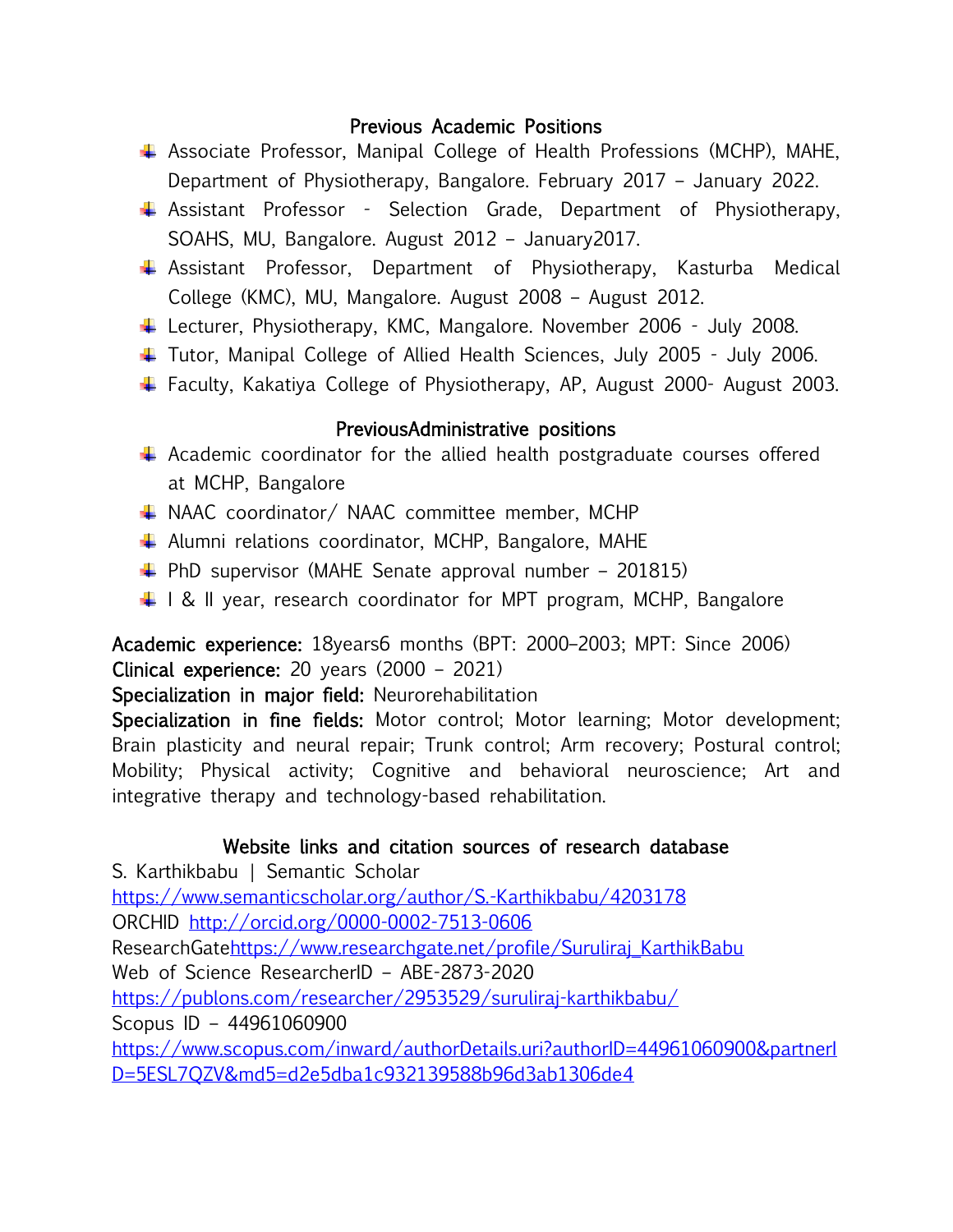Loop profile – 1384391

[http://loop.frontiersin.org/people/1384391/overview?referrer=orcid\\_profile](http://loop.frontiersin.org/people/1384391/overview?referrer=orcid_profile) LinkedIn<https://in.linkedin.com/in/suruliraj-karthikbabu-12555367>

### Funded Research Projects

- BIRAC-PACE funded project titled "Enabling Functional Mobility through Advanced Gait Analysis and Virtual Reality".Collaborators: IIT, Chennai, MSRIT, Bangalore and APD, Karnataka.
- ↓ Dr. TMA Pai sponsored project titled "Effect of Enhanced Bilateral Hand Activity Training on Upper Limb Functional Recovery in People with Stroke - A Randomized Controlled Trial". (PhD Supervisor for Mr.Alexander).

### Copyright

- Alexander D, Karthikbabu S, Solomon JM. Bilateral Hand Activity Training Manual – Government of India – Diary No. 29242/2021-CO/L
- ↓ Pavithra DP, Rao PT, Karthikbabu S. Kinesthetic and Visual Imagery Questionnaire (KVIQ) – Translated & Cross-culturally adapted Kannada version for assessing Imagery Abilities in Children (Diary No. created)

### Honorary member – Academic bodies, research and development

- Member, Board of studies, Physiotherapy: Sikkim Manipal University.
- Advisory member, Institutional research committee: Chitkara University,Punjab&Association of People with Disability, Karnataka
- ↓ Subject expert: Institute of Cognitive Neuroscience
- $\downarrow$  Member/ subject expert, DAC: Health sciences, SRM University; Kasturba Medical College, Mangalore; Anatomy, Melaka Manipal Medical College.
- Coordinator, Centre for Comprehensive Stroke Rehabilitation and Research, MCHP, Bangalore, MAHE

### Member in Professional Societies

- ↓ International Parkinson & Movement Disorders Society Member ID. 99141
- $\downarrow$  International Stroke Recovery and Rehabilitation Alliance (ISSRA)
- World Federation of Neuro Rehabilitation (WFNR)
- $\pm$  Indian Federation of Neuro Rehabilitation (IFNR) LM No: 167
- $\ddot{\phantom{1}}$  Indian Academy of Cerebral Palsy (IACP). Regd. No. LM26/PT/2014
- ↓ International Spinal Cord Society (ISCoS). Regd. No. 1608
- $\ddot$  Indian Association of Physiotherapy (IAP). Regd. No. L-32031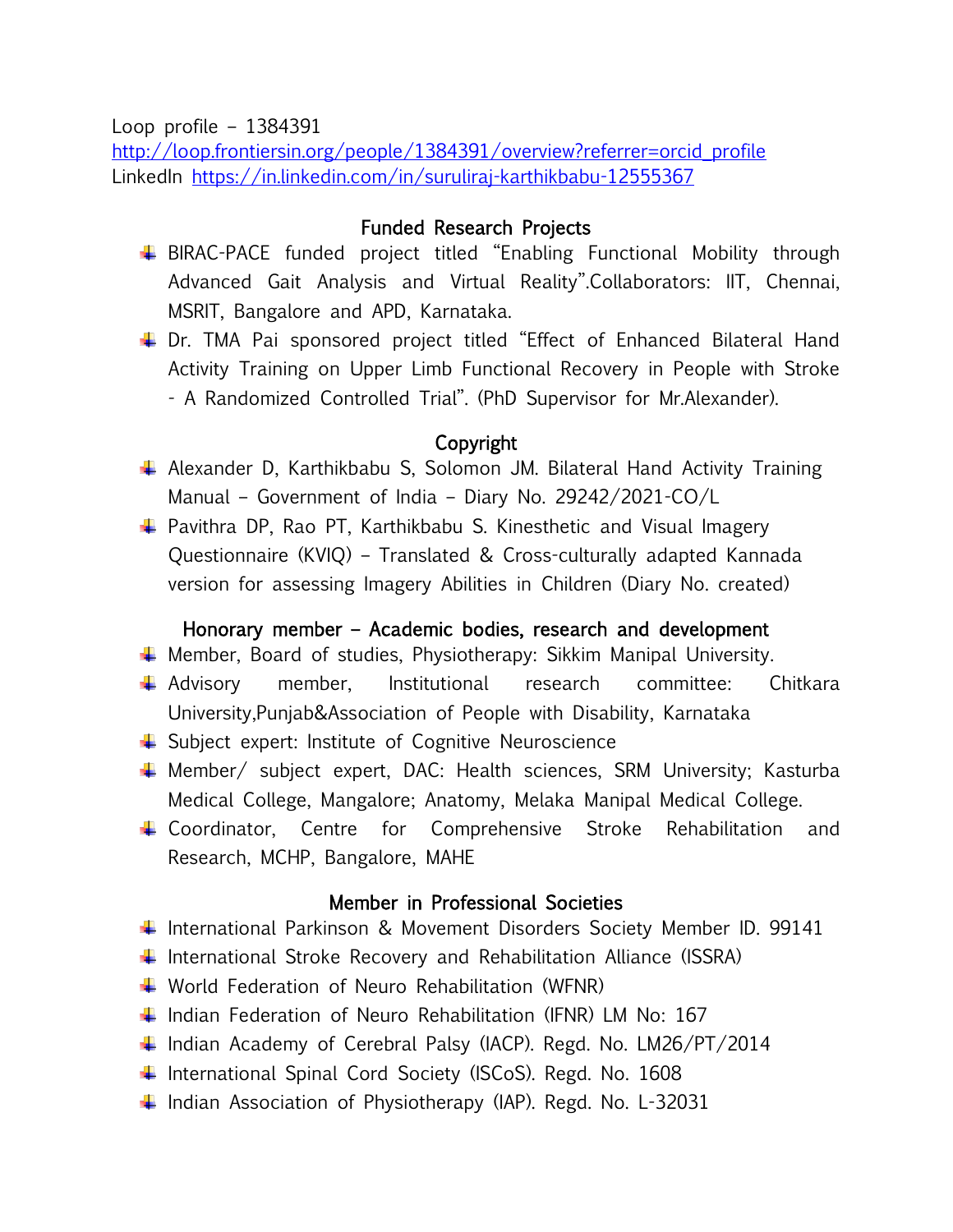- ↓ Special Interest Group –Rehabilitation Engineering and Assistive Technology Society of North America (RESNA)
- $\ddot$  International Society of Wheelchair Professionals (ISWP)

#### International Certifications, Organization

Certification in Constrained Induced Therapy for Health Professionals - The University of Alabama at Birmingham

 $\downarrow$  UAB, USA, May 31 – June 2, 2019.

Vestibular Rehabilitation Certification: Duke University

↓ Duke University, USA, October 27-31, 2018.

Upper Limb Stroke Rehabilitation Summer School -University of Leuven KU Leuven, Belgium, September 19-21, 2018.

Aquatic Therapy - Association of International Aquatic Therapy Faculty (IAFA)

- ↓ Clinical Ai Chi and Aqua T Relax., March 31 & April 1-2, 2018.
- $\ddot$  Bad Razag Ring Method, March 27-30, 2018.
- Water Specific Therapy Halliwick, March 22-26, 2018.

Proprioceptive Neuromuscular Facilitation (PNF): International Proprioceptive Neuromuscular Facilitation Association (IPNFA)

- ↓ Advanced Neurological PNF level 4b: December 13-17, 2019.
- $\downarrow$  Advanced PNF 3b/4a: June 19-23, 2018.
- $\downarrow$  PNF course level 3: August 26-30, 2017
- $\downarrow$  PNF Basic course level 1 & 2: August 18-27, 2016.

Management of Spinal Cord Injuries

- **+** Physiotherapy for SCI: The International Spinal Cord Society, June, 2016.
- Basic course on Wheelchair Service Provision: International Society of Wheelchair Professionals, May, 2016.

Movement Disorders Certification, International Parkinson and Movement Disorder Society

- $\downarrow$  Virtual Aspen course/ MDS online regional course A Comprehensive Review of Movement Disorders for Clinical Practitioner, July 25-29, 2021
- MDS-AOS 4th Allied Health Course: Rehabilitation for Parkinson's disease and Other Movement Disorders, July 29, 2021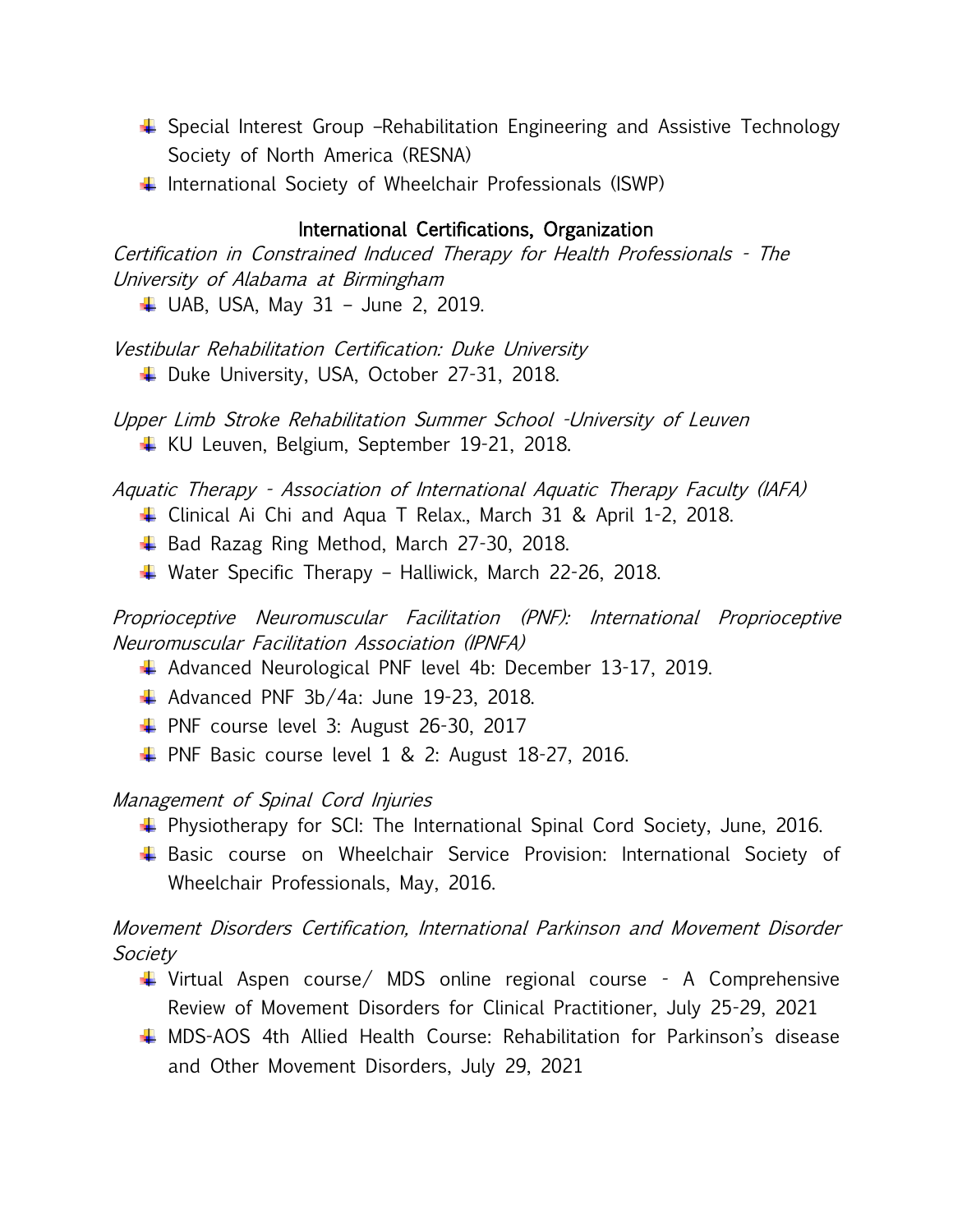Neuro Developmental Therapy (NDT) – NDTA, International Bobath Instructors Training Association

- 4 Advanced Upper Extremity Course: Neuro Developmental Therapy Association (NDTA), USA, January 21-25, 2016.
- Assessment and treatment of adult neurological conditions-Bobath concepts:IBITA, February 20 – March 9, 2012.

#### Pediatric neuro developmental certification

- $\downarrow$  Movement Analysis and Educational Strategies (MAES) Therapy, UK, January 16 to February 6, 2017.
- 4 Advanced Handling & Problem Solving Course: NDTA, USA, Oct 6-8, 2015.
- $\ddot$  Certificate course in specialized treatment of cerebral palsy based on the Bobath concept: Asia Pacific Bobath Instructors Association (APBIA), Pasig, Philippines, April 21 - June 13, 2014.
- $\downarrow$  Introductory course –Bobathpediatric approach: APBIA, Jan20-24, 2014.

Prechtl's Method on the Qualitative Assessment of General Movements:GM Trust, Austria.

- $\ddot$  Basic GM training course, March 18-21, 2016.
- 4 Advanced GM training course, March 24-27, 2016.

### CranioSacral Therapy (CST),Upledger Institute International, USA CST I & II: November 16-19; 22-25, 2015.

### Diploma in Fascial Manipulation

 $\downarrow$  Level I:Stecco L, Italy, July 3-9, 2015.

### Biostatistics and Research Methodology

- Evidence Synthesis. Public Health Evidence South Asia (PHESA), Prasanna School of Public Health, MAHE. July 20 – August 1, 2020.
- $\downarrow$  Certificate course in Biostatistics, Epidemiology and Research Methodology: Dept. of Statistics, MAHE, July-December, 2008.

# Topic Editor – Textbook

**F** Proprioceptive Neuromuscular Facilitation in Neurorehabilitation. In: Physiotherapy for Adult Neurological Conditions. Springer Nature Publisher.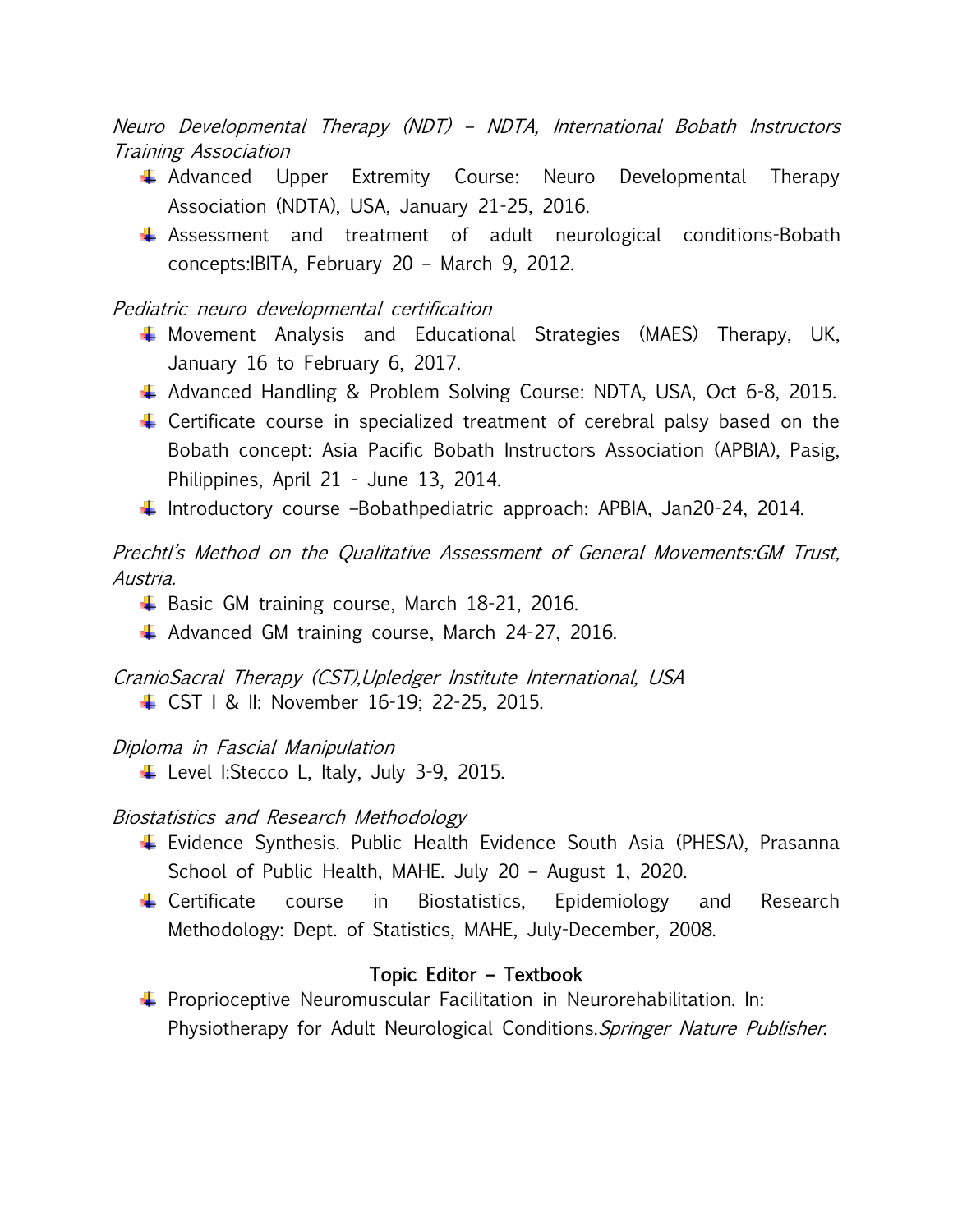#### Editor – FrontiersJournal(s)

- **T** Topics Editor of *Frontiers in Rehabilitation Sciences* "Upper limb rehabilitation post-stroke"
- $\ddot$  The topic "Upper limb rehabilitation post-stroke" is cross-linking with "Frontiers in Neuroscience".

### Reviewer for PubMed/SCOPUS/Web of Science indexed journals

- $\downarrow$  Journal of Aging Research
- $\ddot{\bullet}$  Frontiers in Neurology
- **↓** Journal of International Medical Research
- ↓ BMC Sports Science, Medicine and Rehabilitation
- $\downarrow$  Journal of Neurosciences in Rural Practice
- ↓ Journal of Bodywork & Movement Therapies
- ↓ Journal of Medical Engineering and Technology
- $\overline{\phantom{a}}$  Somatosensory Motor Rehabilitation
- $\downarrow$  Journal of Hand Therapy
- $\downarrow$  Brazilian Journal of Physical Therapy
- $\ddot{\phantom{1}}$  Topics in Stroke Rehabilitation
- $\ddot{\bullet}$  Clinical Rehabilitation
- **↓ BMC Open**
- $\ddag$  International Journal of Therapy and Rehabilitation
- $\ddot$  Neuroscience
- $\ddot{\phantom{1}}$  Disability and Rehabilitation
- $\downarrow$  Neural Regeneration Research Journal
- Tohoku Journal of Experimental Medicine
- $\downarrow$  Journal of Diagnostic and Clinical Research
- $\overline{\phantom{a}}$  British Journal of Medicine and Medical Sciences.
- $\downarrow$  International Journal of Physical Therapy
- Physiotherapy and Occupational Therapy Journal
- **↓** Physiotherapy Research International
- Upurnal of Scientific society
- $\ddot{\bullet}$  Scientific Research Publications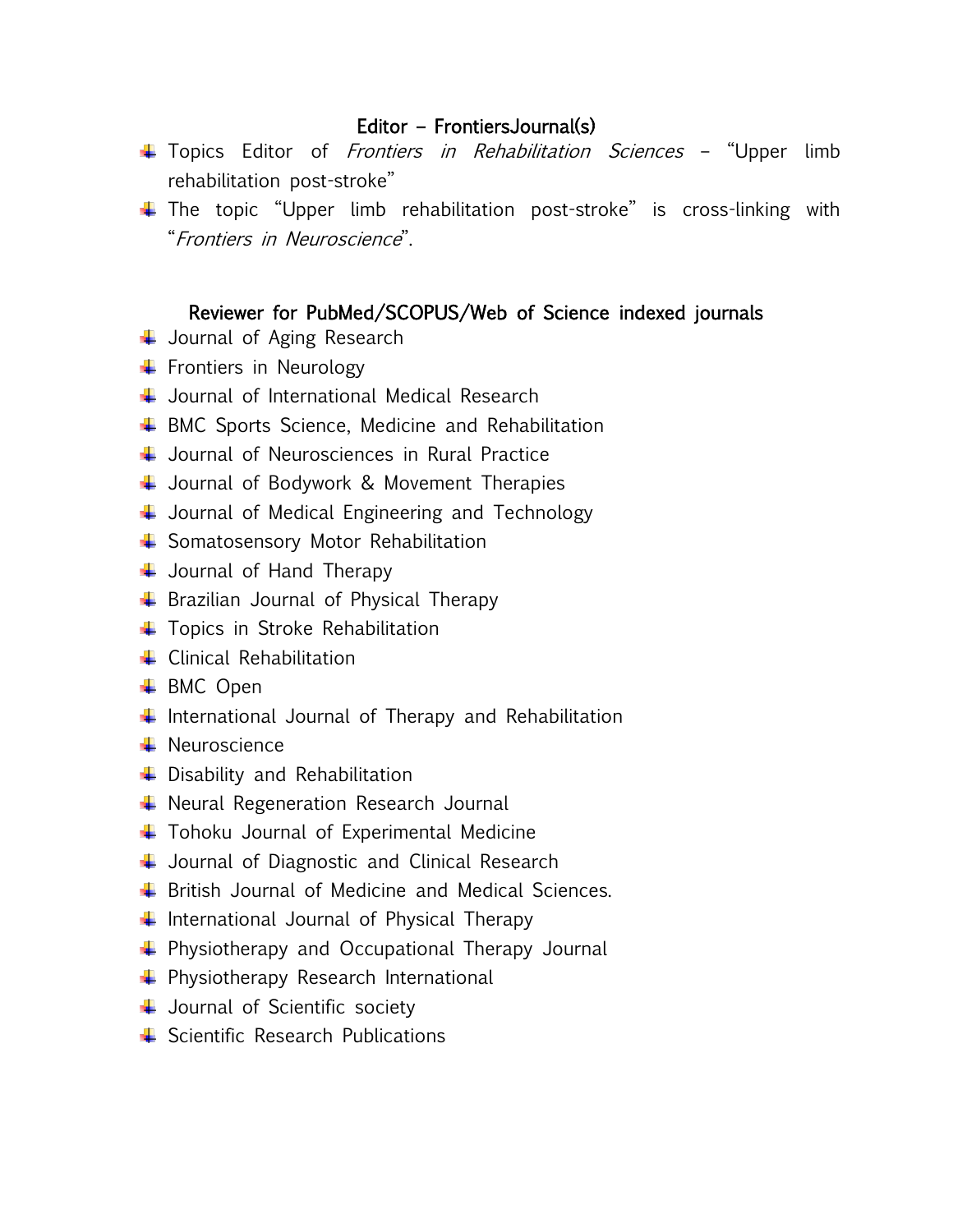# Research Publications (2010 – till date)

50. Tunga A, Prem V, Karthikbabu S\*. A randomized clinical trial of yoga versus physiotherapy on neuropsychiatric symptoms and quality of life in Parkinson's disease Annals of Movement Disorders 2022 (Accept).

49. Suresh V, Prem V, Karthikbabu S\*. Proprioceptive neuromuscular facilitation in chronic mechanical spinal pain and disabilities.A systematic review and metaanalysis. Physiotherapy Practice & Research 2022 (Accept)

48. Nawge S, Karthikbabu S\*. Does bimanual task practice influence the hand function and grip strength in children with spastic diplegia? Journal of Pediatric Rehabilitation Medicine 2022 (Accept)

47. Khushboo, Karthikbabu S, Rao PT. Review of Bruininks-Oseretsky Test of Motor Proficiency in children with attention deficit hyperactivity disorders. Clinical and Experimental Pediatrics 2022 (Accept)

46. Anand B, Karthikbabu S\*. Does the pulmonary function test reflect true lung function in school children with cerebral palsy? A concordance and discordance. Iranian Journal of Child Neurology 2022 (In Press)

45. Akhila RM, Karthikbabu S\*, Mohan D, Prem V, Roy AK. Task-related trunk training on balance, trunk control, pulmonary function and quality of life in Parkinson's disease: A randomized controlled trial. International Journal of Therapy & Rehabilitation 2022 (In Press).

44. MohamoodA,….KarthikbabuS, … Solomon JM. Development of strategies to support home-based exercise adherence after stroke in Low- and Middle-income Countries: A Delphi Consensus. BMJ Open 2022

43.Anand B, Karthikbabu S\*. Effects of additional inspiratory muscle training on mobility capacity and respiratory strength for school-children and adolescents with cerebral palsy: A randomised controlled trial. Brazilian Journal of Physical Therapy 2021

42. Da Cunha CP, Rao PT, Karthikbabu S\*. Motor and non-motor factors contributing to sit-to-stand transfer of people with Parkinson's disease: A systematic review. Egyptian Journal of Neurology, Psychiatry and Neurosurgery 2021

41. Karthikbabu S\*, Sharma S, Balaji GK, Sahana A. Responses to the comments on "Effects of Cognitive Versus Mind-Motor Training on Cognition and Functional Skills in the Community-Dwelling Older adults". Indian Journalof Psychological Medicine. 2021

40. Kolibylu M, Mohan D, Karthikbabu S\*. Effects of traditional Indian dance on motor skills and balance in children with Down syndrome.Journal of Motor Behavior 2021.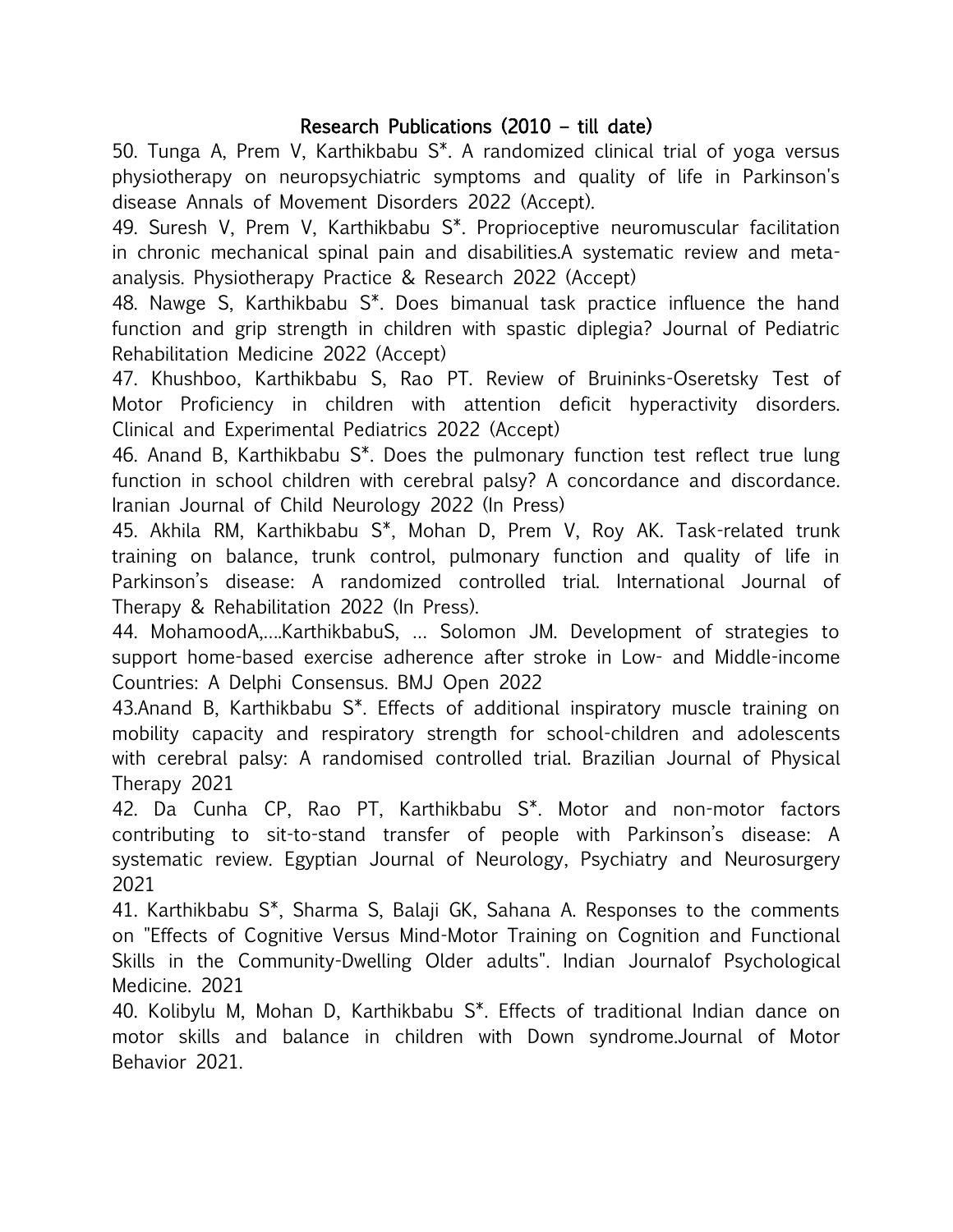39.Karthikbabu S\*,Ganesan S, Ellajosyula R, Solomon JM, Rakshith K, Chakrapani M. Core stability exercises yield multiple benefits for patients with chronic stroke – Randomized controlled trial. American Journal of Physical Medicine and Rehabilitation 2021.

38.Jha KK, Karunanithi GB, Sahana A, Karthikbabu S\*. Randomized trial of virtual reality gaming and physiotherapy on balance, gross motor performance and daily functions among children with bilateral spastic cerebral palsy. Somatosensory &Motor Research 2021.

37. Talati D, Prem V, Rao PT, Karthikbabu S. Normative value of respiratory muscle strength in healthy children aged 8-12 years. (Published preprint 2020)

36. Sharma S, Balaji GK, Sahana A, Karthikbabu S\*. Effects of cognitive versus mind-motor training on cognition and function skills in the community-dwelling older adults.Indian J Psychol Med. 2020;42-46.

35.Karthikbabu S\*, Verheyden G. Relationship between trunk control, core muscles strength and balance confidence in community-dwelling patients with chronic stroke. Top Stroke Rehabil 2020; 1-9.

34. Jayasree TJ. Karthikbabu S\*. Gaze stability exercises incorporating physical activity on functional mobility and disability in unilateral peripheral vestibular hypofunction: a case report. Ind J Otology 2020.

33. Kaur A, Balaji GK, Sahana A, Karthikbabu S\*. Virtual reality game therapy versus task-specific neurodevelopmental treatment on motor recovery in stroke survivors.Int J TherRehabil 2020; 1-11.

32.Darak V, Karthikbabu S\*. Lower limb motor function and hip muscle weakness in stroke survivors, and their relationship with pelvic tilt, weightbearing asymmetry, and gait speed. A cross-sectional study.Curr J Neurol2020.

31. Mehta M, Joshua AM, Karthikbabu S, Misri Z, Unnikrishnan B, Mithra P., et al. Effect of taping and abdominal muscles on pelvic alignment and forward reach distance among stroke subjects: A randomized controlled trial. Ann Neurosci 2020; 1-7.

30. Karthikbabu S\*, Chakrapani M, Ganesan S, Ellajosyla R, Solomon JM. Efficacy of trunk regimes on balance, mobility, physical function and community reintegration in chronic stroke: A parallel-group randomized trial. J Stroke Cerebrovasc Dis2018;27(4):1003–1011.

29. Dubey L, Karthikbabu S\*, Mohan D. Effects of pelvic stability on movement control, hip muscles strength, walking speed and daily activities after stroke. A randomized controlled trial. Ann Neurosci 2018;25(2):80–89.

28. Karthikbabu S\*, Chakrapani M. Hand-held dynamometer is a reliable tool to measure trunk muscle strength in chronic stroke. An observational study. JClinDiagn Res 2017;11(9):YC09-YC12.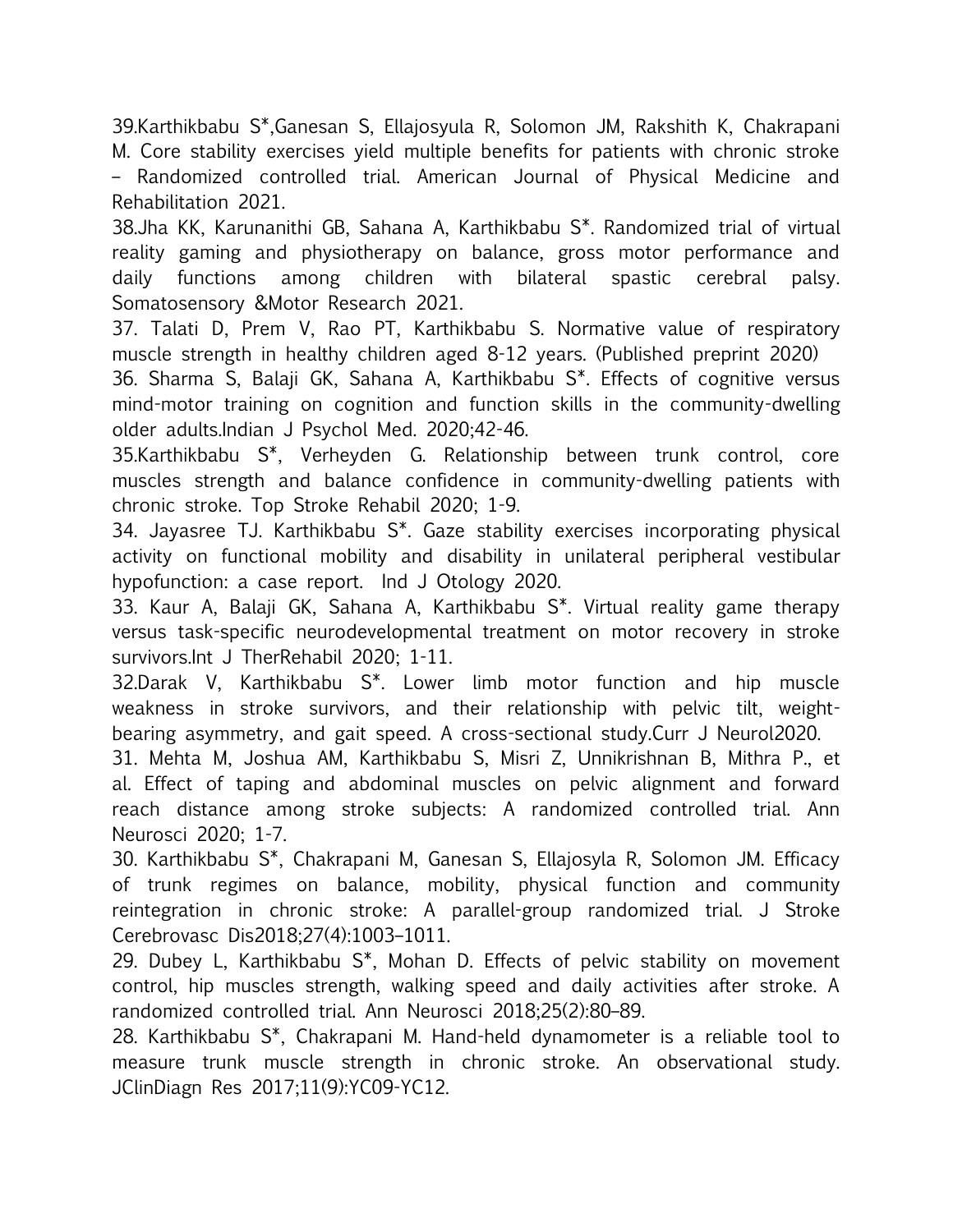27. Dubey L, Karthikbabu S\*. Trunk proprioceptive neuromuscular facilitation influences pulmonary function and respiratory muscle strength in a patient with pontine bleed. Neurol India 2017;65(1):183-184.

26. Karthikbabu S\*, Chakrapani M, Ganesan S, Ellajosyula R. Relationship between pelvic alignment and weight-bearing asymmetry in community-dwelling chronic stroke survivors. JNeurosci Rural Pract 2016;7(5):37-40.

25. Karthikbabu S\*, Chakrapani M, Ganesan S, Ellajosyla R. Pelvic alignment in standing, and its relationship with trunk control and motor recovery of lower limb after stroke. NeurolClinNeurosci 2016;1–7.

24. Reethu E, Karthikbabu S, Syed N. Effect of motor imagery of truncal exercises on trunk function and balance in early stroke: RCT. Int JMed Health Sci 2016;3:8.

23. Manoj, KM, Karthikbabu S\*. Kinesio-taping of shoulder complex influences sensory motor recovery of upper limb in stroke. Int J Stroke 2016.

22. Sneha BS, Karthikbabu S, Nafeez S, Prashanth LK. Effects of trunk proprioceptive neuromuscular fascilitation on dynamic balance, mobility and quality of life in Parkinson's disease. Parkinsonism RelatDisord 2016;22:68-69.

21. Shah P, Karthikbabu S\*, Syed N, Ratnavalli E. Effects of truncal motor imagery practice on trunk performance, functional balance, and daily activities in acute stroke. JSciSoc 2016;43(3):127-134.

20. Naval DS, Syed N, Karthikbabu S\*. Intra-rater and inter-rater reliability of measuring pelvic tilt using the palpation meter (PALMTM) device in stroke. Int J Med Health Sci 2016;5(4):276-280.

19. Toshniwal A, Joshua AM, Karthikbabu S\*. Modified Ashworth scale and alpha motor neuron excitability indicators of F-wave in spastic soleus muscle early after stroke. BrJ MedMed Res 2016;13(5):1-7.

18. KarthikBabu S\*, Chaudhary S, Syed N, E Ratnavalli, M Chakrapani, Ganeshan S. Development and reliability of BalanceGrid and Walkmeter to measure limits of stability and spatial- temporal gait parameters in people post stroke. Nig J Med Rehabil 2015;18(2):1-15.

17. Patel B, Karthikbabu S\*, Syed N. Feasibility of multisensory training and its effects on balance control in children with cerebral palsy. Indian J Cerebral Palsy 2015;1(2):101-107.

15. Karvannan H, Prem V, Syed N, Karthikbabu S, Saroja. Prevalence of workrelated musculoskeletal pain among Indian nurses: A Field Survey. IJCNE 2014;15 (1):87-92.

14. Aishwarya, Vijayakumar K, Karthikbabu S, BV Suresh, ZK Misri, M Chakrapani. Effects of pneumatic abdominal binder and calf compression Vs elastic compression bandaging on orthostatic hypotension during tilt table standing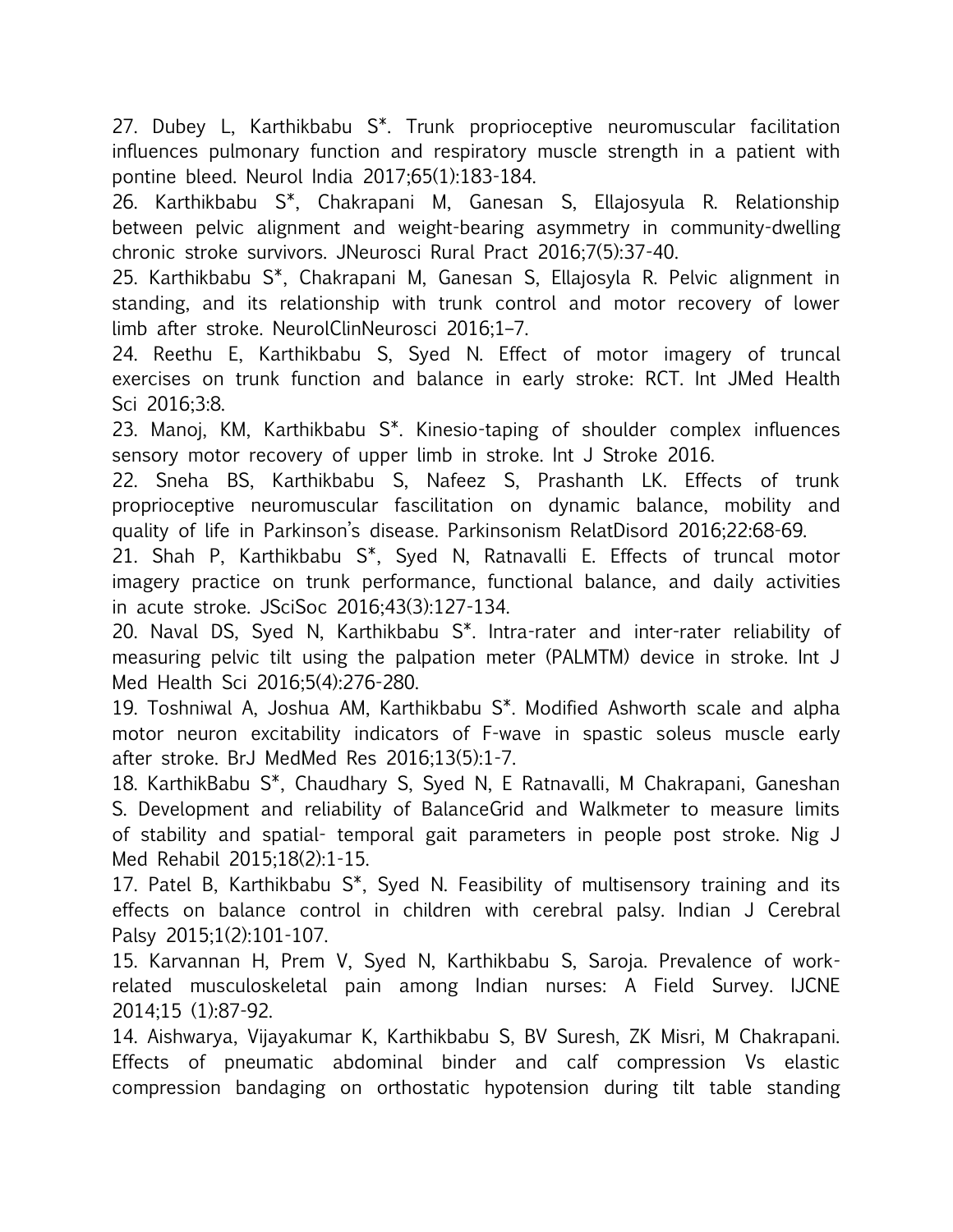following acute stroke: A pilot randomized controlled trial. Int J NeurolNeurosur 2013;5:31-38.

13. Mohan U, Karthikbabu S, Vijayakumar K,Suresh BV, Misri ZK, Chakrapani M. Effectiveness of mirror therapy on lower extremity motor recovery, balance and mobility in patients with acute stroke: A randomized sham-controlled pilot trial. AnnIndian AcadNeurol2013;16:634-39.

12. Karthikbabu S\*, Das B, Moodbidri D, Karnad S. Forward reach distance as a measure of dynamic stance postural control under six different sensory conditions in neurologically intact adults: Descriptive study. POTJ '12;5(1):27-33.

11. Prem V, Chakravarthy RD, Karvannan H, Karthikbabu S, Syed N. Normative value for the unsupported upper limb exercise test in asymptomatic individuals: A cross-sectional study. POTJ 2012;5(1):35-38.

10. Karvannan H, Chakravarthy RD, Maiya GA, Prem V, Karthikbabu S, Syed N. Behavior graded activity in patients with osteo-arthritis. Indian J Rheumatol 2012;7:141-46.

9. Shashikumar CG, Syed N, Shareif M, Karthikbabu S. Position sense acuity across shoulder rotational range of movement in healthy adults. J Musculoskelet Res2012;15.

8. Karthikbabu S\*, Chakrapani M, Ganeshan S, Rakshith KC, Nafeez S, Prem V. A review on assessment and treatment of trunk in stroke: a need or luxury. Neural RegenRes 2012;7(25):1974-1977.

7. Prem V, Karvannan H, Kumar SP, Karthikbabu S, Syed N, Sisodia et al. Study of nurses"knowledge about palliative care: A quantitative cross-sectional survey. Ind J PalliCare 2012;18:122-27.

6. Karthikbabu S\*, Rao BK, Manikandan N, Solomon JM, Chakrapani M, Nayak A.Role of trunkrehabilitation on trunk control, balance and gait in patients with chronic stroke. NeurosciMed 2011;2:61-67.

5. Karthikbabu S\*, Nayak A, Vijayakumar K, Misri ZK, Suresh BV, Ganesan S, Joshua AM. Comparison of physio ball and mat trunk exercises regimens on trunk control and balance in acute stroke patients: A pilot randomized controlled trial. ClinRehabili 2011;25(8):709-19.

4. Nayak A, Karthikbabu S\*, Vijayakumar K, Ganesh S, Chakrapani M, Prem V. Sitting postural control is prerequisite for standing and stepping after stroke: A cross-sectional study. POTJ 2011;4(1):25-35.

3. Prem V, Chakravarthy RD, Maiya GA, Syed N, Karthikbabu S, Karvannan H. Physiotherapy assessment and management of obesity-clinical commentary. IJCRR 2011;12(3):194-200.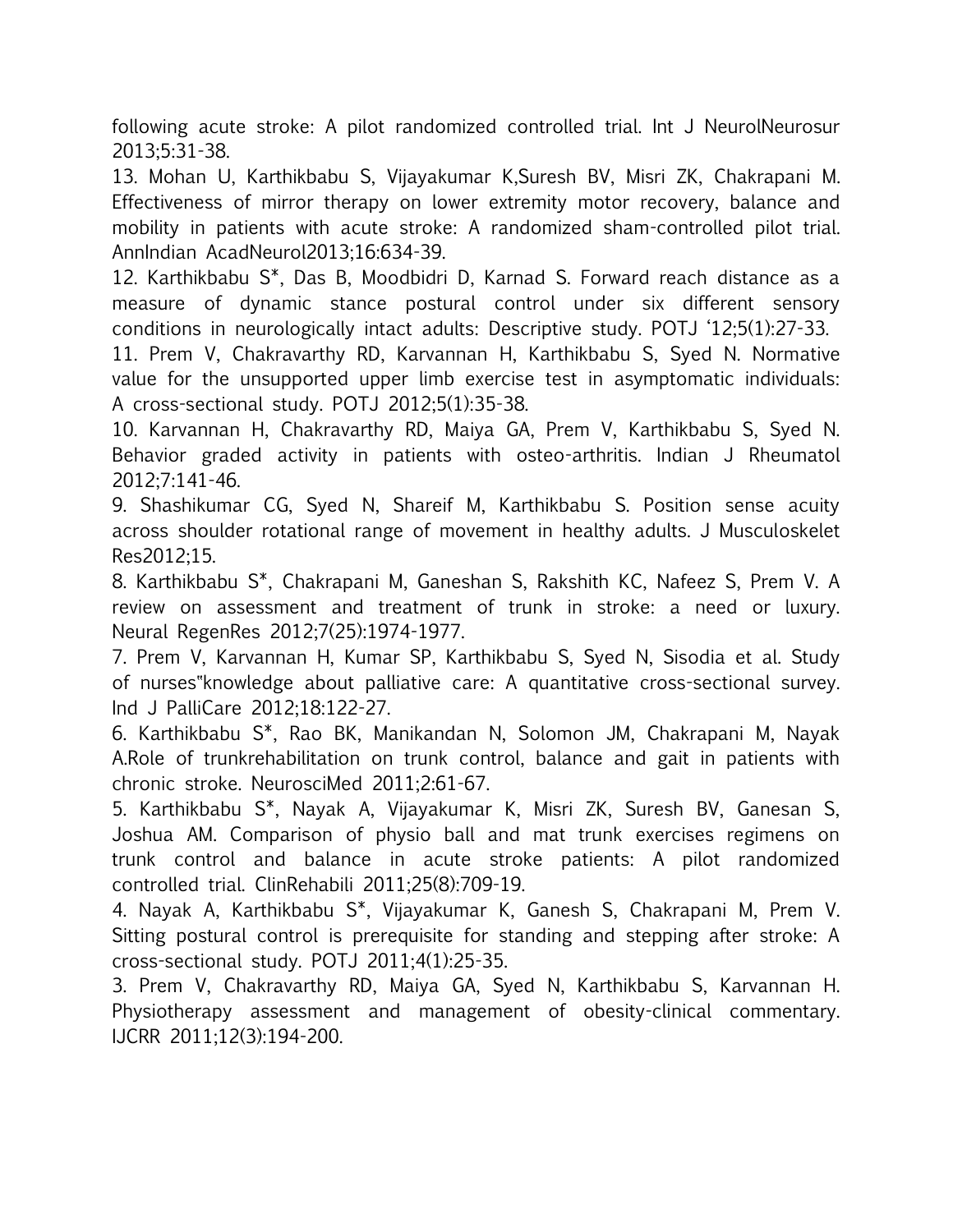2. Vijayakumar K, Karthikbabu S,Nayak A. Additional trunk training improves sitting balance following acute stroke: A randomized controlled trial. Int J Cur Res Review 2010;3(2):26-42.

1. Nayak A, Vijayakumar K, Karthikbabu S.Does training on swiss ball improve trunk performance after stroke? A single blinded quasi experimental study design. IJPOT 2010;6(1):172-75.

## \* Corresponding author

# Conference Paper Presentation (National/International)

32. Manure S, Karthikbabu S. Benefits of circuit training on wheelchair skills in people with paraplegia. World Physiotherapy Congressonline 2021.

31. Alexander G, Karthikbabu S. Bilateral hand arm functional training on upper limb recovery post stroke – A case series. Virtual World Stroke Congress 2020.

30.Prabhu SJ, Karthikbabu S, Rao P. Screening of preterm and term infants for motor behavioral disability. Amar SevaSangam Early Intervention International Conference 2020, Chennai.

29.Kalwankar M, Prem V, Karthikbabu S, Rao P.Normative value of 20 meter shuttle run test in healthy school going children aged 8-12 years. Amar SevaSangam Early Intervention International Conference 2020, Chennai.

28.Ganachari P, Karthikbabu S, Rao P. Traditional Indian games and its implications for developing locomotor skills: A review. Amar SevaSangam Early Intervention International Conference 2020, Chennai.

27.Talati D, Prem V, Karthikbabu S, Rao P. Maximum static respiratory pressure in healthy school going children in Bangalore, India.Amar SevaSangam Early Intervention International Conference 2020, Chennai.

26. Raghu A, Karthikbabu S. Effects of bimanual hand training with dynamic dorsal splint on hand function in stroke. RCT. Upper Limb Stroke Rehabilitation Summer School 2018, KU Leuven, Belgium.

25. Koli J, Karthikbabu S, Mohan D.Indian semi-classical Kathak and Bharatnatyam movements for balance confidence and quality of life in Parkinson's disease: Pilot RCT. World Congress for Neuro Rehabilitation (WCNR) 2018, Mumbai.\*

24. Manasa, Mohan D, Karthikbabu S. Holistic benefits of Indian semi-classical dance therapy in institutional children with Down syndrome.WCNR 2018.\*

23. Gangai, Mohan D, Karthikbabu S. Correlation between DQ5 and DIS in children with CP.WCNR 2018.\*

22. Jayasree P, Karthikbabu S. Lower extremity surface EMG activity during functional mobility in a 22 year old lady with post-partum cerebral venous thrombosis – A case report.WCNR 2018.\*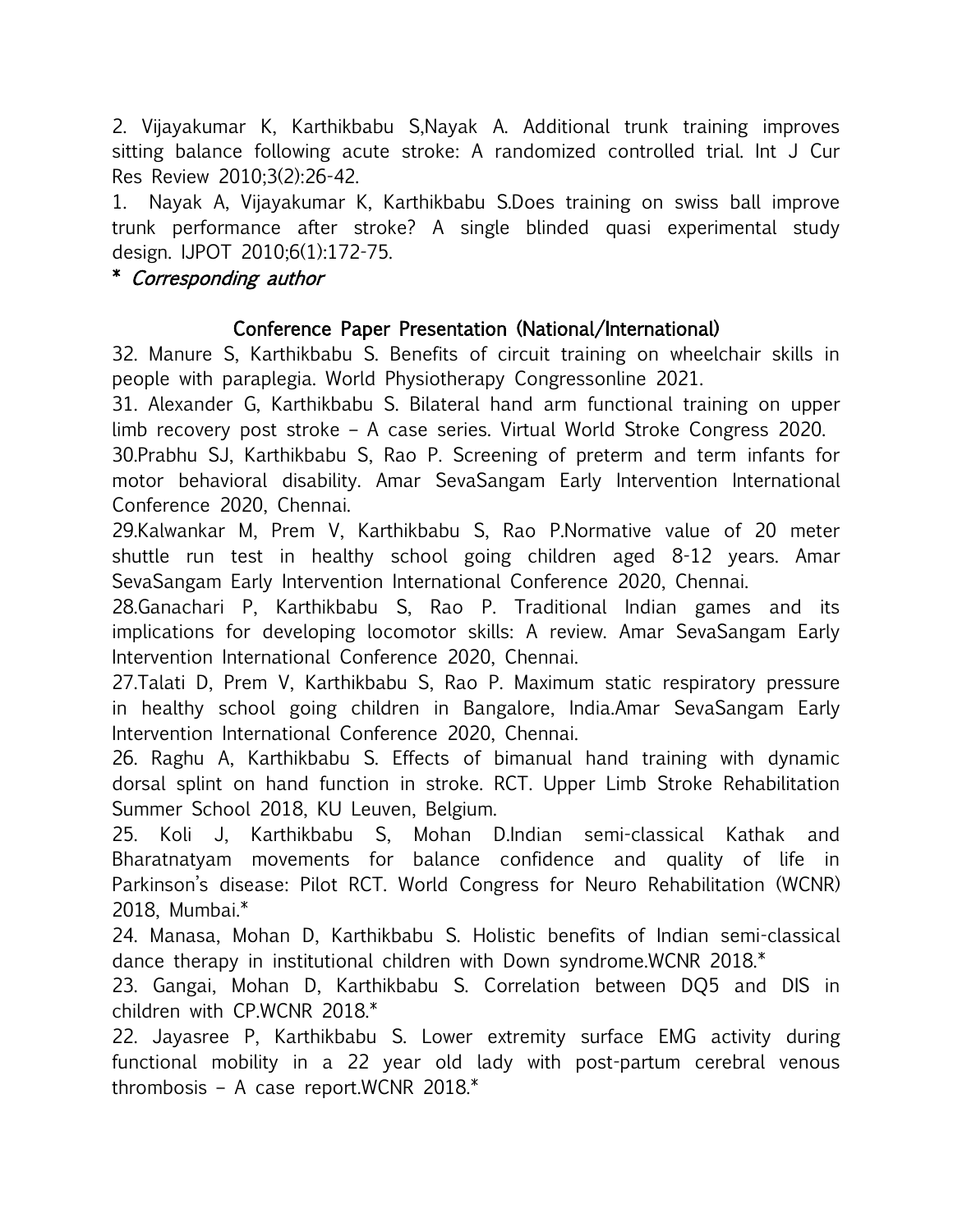21. Darak V, Karthikbabu S, Mohan D. Association of hip muscular strength with weight bearing asymmetry, pelvic tilt and gait speed in patients post stroke.WFNR 2018.\*

20. Dubey L, Karthikbabu S, Mohan D. Influences of proximal hip muscles retraining on movement control of lower extremity and walking ability in ambulatory stroke individuals. WFNR 2018.\*

19. Karthikbabu S, Chakrapani M, Ganesan S, Ellajosyla R.Randomized trial of trunk training on trunk control and community participation in chronic stroke. WFNR 2018.\*

(\*Abstract published in Neurorehabil Neural Repair)

18. Jayasree P, Karthikbabu S. Best paper award for 'Activity integrated relearning for chronic cervical dystonia and motor recovery in a young adult with subcortical bleed' in MIPCON 2017.

17. Jayasree P, Karthikbabu S. Best paperawardfor the work titled 'Physical exercise and physical activity profile in chronic vestibular hypofunction: A case report' in BPN Conference 2017, Bangalore.

16. Ravi S, Mohan D, Karthikbabu S. Profile of selective voluntary motor control deficits in children with cerebral palsy with crouch gait pattern. IACP Conference 2016, Bangalore.

15. Murthy R, Mohan D, Karthikbabu S. Factors influencing participation in children with cerebral palsy: A narrative review.IACP Conference 2016, Bangalore. 14. Agrawal K, Mohan D, Karthikbabu S. Motor skills in children with profound hearing impairment aged 6 -10 years' pattern.IACP Conference 2016, Bangalore.

13. Manoj KM, Karthikbabu S. Kinesio-taping of shoulder complex influences sensory motor recovery of upper limb in stroke.World Stroke Congress 2016, Hyderabad.

12. Darak V, Karthikbabu S, Mohan D. Association of hip muscle function with weight symmetry, pelvic tilt in patients post stroke. IFNR conference 2016, NIMHANS, Bangalore.

11. Dubey L, Karthikbabu S, Mohan D. Influence of pelvic control training on lower extremity motor function and functional mobility in patients with stroke – A case series. IFNR conference 2016, NIMHANS, Bangalore.

10. Mahesh A, Karthikbabu S, Mohan D. Second prize for poster titled 'Effect of task-related spinal mobility training on postural control and pulmonary function in Parkinson's disease'.IFNR conference 2016, NIMHANS, Bangalore.

9. Dubey L, Karthikbabu S. First prize for poster titled 'Motor function and quality of life in patients with stroke: A case series'.Neuro Update 2016, Manipal University, Manipal.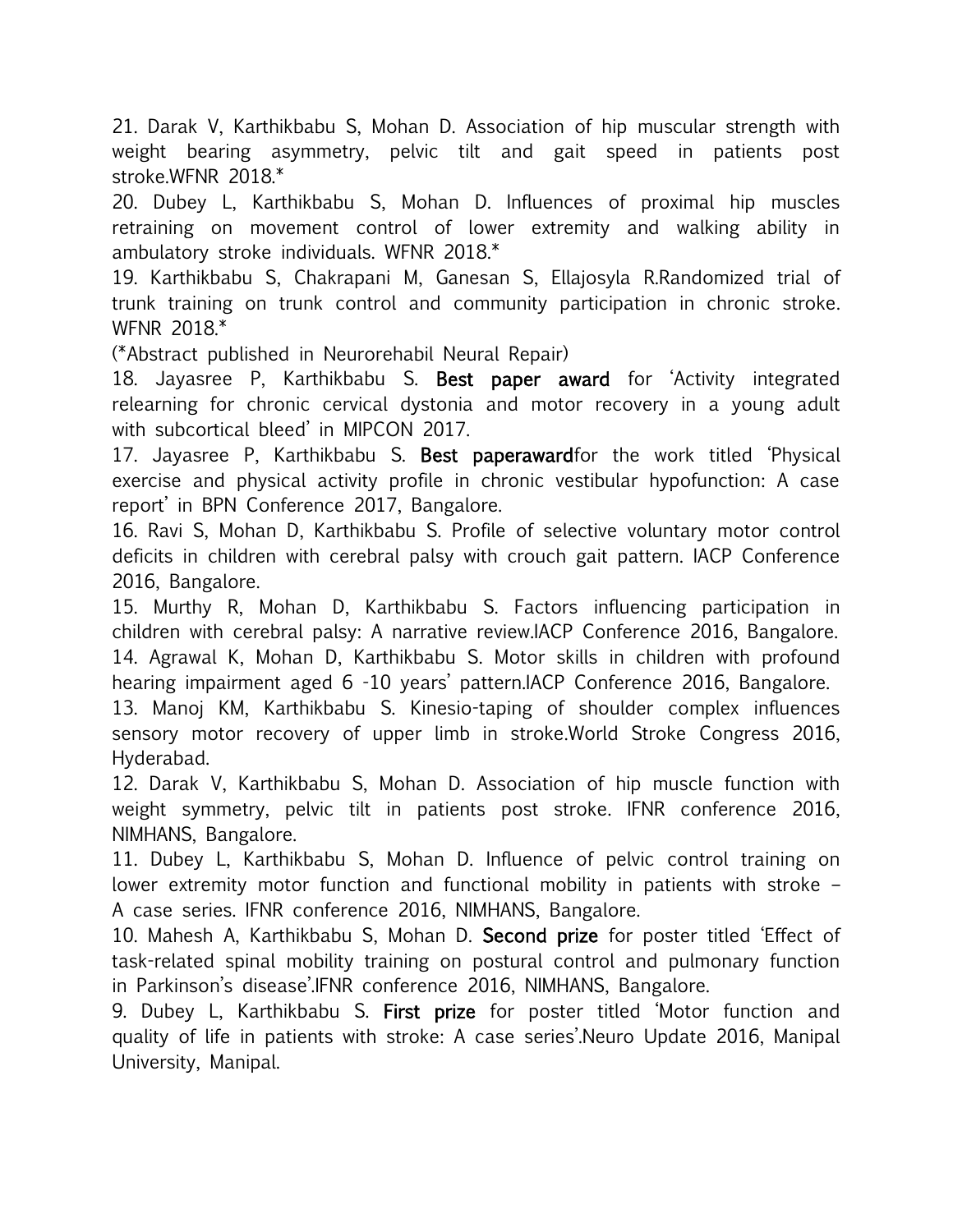8. Darak V, Karthikbabu S. Airway clearance using acapella in Guillain - Barre syndrome: A case report.National ICU Physiotherapy Conference 2015, Manipal University, Bangalore.

7. Sneha BS, Karthikbabu S, Nafeez S, Prashanth LK. Effects of trunk proprioceptive neuromuscular fascilitation on dynamic balance, mobility and quality of life in Parkinson"s disease.XXI World Congress on Parkinsonism & Related Disorders, 2015, Milan, Italy.Travel grant to Europe.

6. Karthikbabu S, Patel B. Effects of multi-sensory training on BESTest in children with cerebral palsy.IACP CON 2014, Hyderabad.

5. Karthikbabu S, Chakrapani M, Ellajosyla R, Ganesan S. Comparison of Swiss ball and therapeutic mat exercises on trunk function in chronic stroke: RCT. ISACON 2014, Thiruvananthapuram, Kerala.Top 5 podium presentations

4. Karthikbabu S, Khullar S. Best paper awardfor 'Functional training effects on PEDI, balance and strength in diplegic cerebral palsy'. 3rd RECOUP International Conference on Cerebral Palsy, 2014, Bangalore.

3. Karthikbabu S, Chakrapani M, Ganesan S, Ellajosyla R. Effectiveness of trunk regimes on trunk control, balance and gait in chronic stroke: RCT. AOCPRC 2014, Bangkok, Thailand.

2. Karthikbabu S, Rao BK, Chakrapani M. Does trunk training improve trunk control, balance, and gait in chronic stroke?.Singapore Rehabilitation Conference 2013, Singapore.

1. Vijayakumar M, Aishwarya, Karthikbabu S. Effects of pneumatic abdominal binder and calf compression Vs elastic compression bandaging on orthostatic hypotension in patients with acute stroke: A RCT. WCNR '12, Melbourne, Australia.

### Professional Contribution – Resource Person/ Guest Speaker

44.Neurorehab webinar on "Setting Functional Rehabilitation Goal Based on Neurological Level of Spinal Cord Injury", College of Physiotherapy, Srinivas University, Mangalore, April 30, 2021.

43. IFNR Young Fellowship Award - ShreyaDonakar, Mentor for the project titled "Telerehabilitation using facial expressions and neuromuscular exercises on hypomimia and social communication in people with Parkinson's disease".

42.Lecture on "Circuit Training for SCI" in National webinar series in spinal cord injury rehabilitation and research. Centre for SCI rehabilitation and research. The Association ofPeople with Disability. September 19, 2020.

41. Webinar on "Trunk after stroke". 6<sup>th</sup> E-Neuraxis 2020, September 5-6, 2020. 40. Webinar on "trunk after stroke". PT Teacher's consortium. April 21, 2020.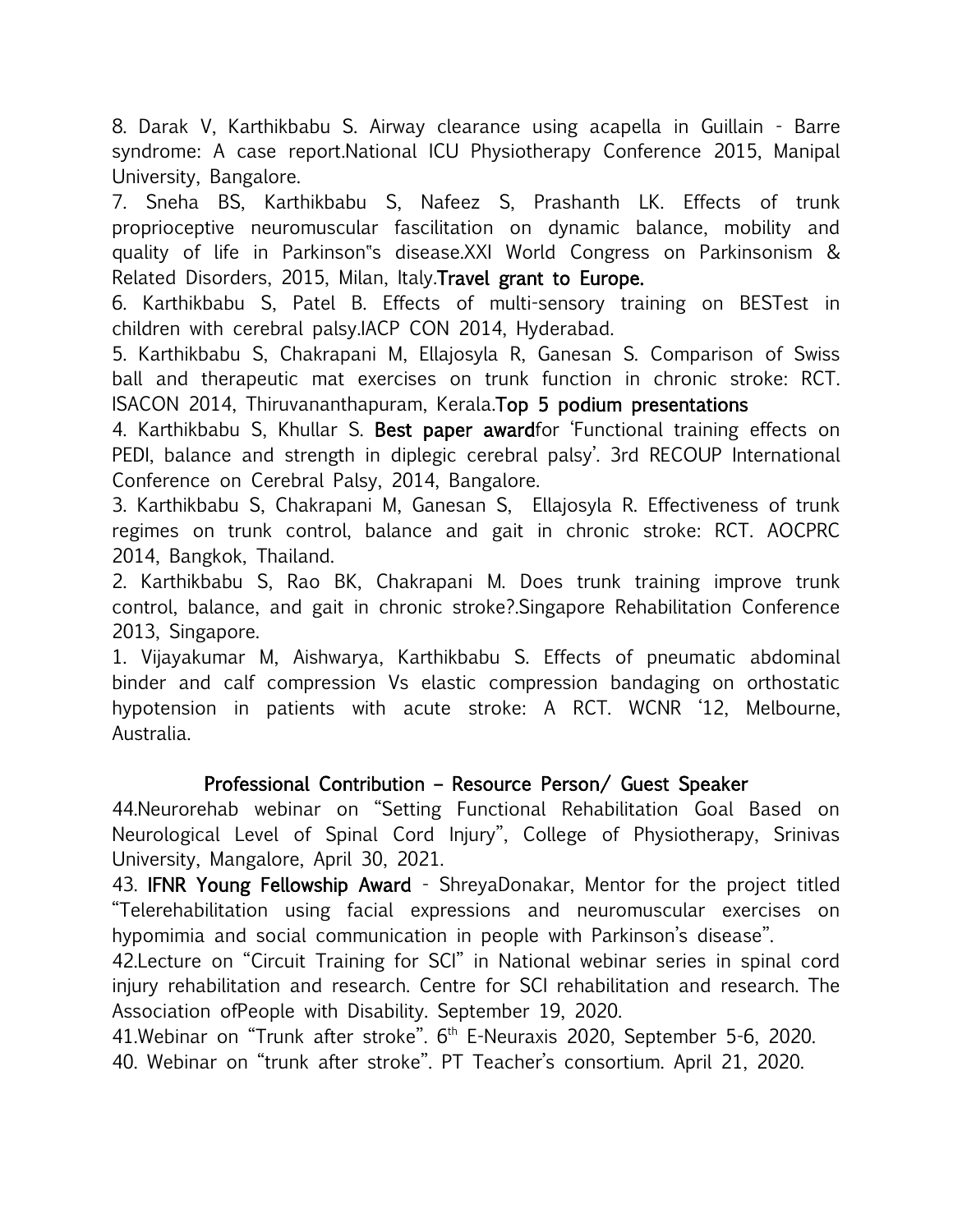39. Panel discussion on 'Static or dynamic AFO in neuro conditions'. BPN bimonthly meeting, Bangalore, February 29, 2020.

38. Lecture on "Prechtl's General Movement Assessment of Infants" in Cerebral Palsy Symposium in St. John's National Academy of Health Sciences, Bangalore, November 8-9, 2019.

37. Lecture on 'Rehabilitation of BPPV' in PHYSIOCON-19, Sri Ramakrishna Institute of Para Medical Sciences, Coimbatore, October 12, 2019.

36. Symposium on 'Benign Paroximal Positional Vertigo' in MGM-PHYSIOCON, Aurangabad, September 21-22, 2019.

35.Vestibular rehab workshop in Chitkara University, Chandigarh, August5, '19.

34. Lecture on 'Physiotherapy training in elderly with stroke' in 'Comprehensive management of stroke in the elderly' at CMC, Vellore, June 29, 2019.

33. Lecture on 'Task training of upper limb using dorsal splint in stroke' in 'Upper limb motor recovery strategies in stroke' at CCSRR, SOAHS, Manipal, March 15, 2019.

32. Workshop on 'An Overview of PNF Approach in Clinical Practice', SRIPMS, February 16-17, March 2-3, 2019.

31.Workshop on 'Upper limb stroke rehabilitation' in Chitkara University, Chandigarh, October 12, 2018.

30. Invited workshop on 'Core business after stroke' in Saxion University, Netherlands, September 25, 2018.

29. Lecture on 'Constrain Induced Movement Therapy' at CME on 'Neural plasticity after Stroke: From restoration to rehabilitation' in KMC, Mangalore, September 1, 2018

28. Stroke rehabilitation symposium in Manipal International Conference, December 6-9, 2017.

27. Workshop on 'Motor Relearning Program' in Chitkara University, Chandigarh, October 29, 2017.

26. Judge for paper presentations in Synapse-17 physiotherapy conference, Chandigarh, October 27-28, 2017.

25. Lecture on 'Neuro Approaches: Overview and Critique' in Chitkara University, Chandigarh, October 28, 2017.

24. Workshop on 'PNF and its Clinical Implication' in NITTE University, Mangalore,September 23-24,2017.

23. 'Vestibular Rehabilitation' training in SOAHS, Bangalore, May 21, 2017.

22. Lecture on "Potential for change: Children with CP" at Physiotherapy, SOAHS, Bangalore, May 7-8, 2017.

21. Workshop on 'Physiotherapy management in stroke' in KamalamViswanathan College of Physiotherapy, Trichy, April 7-8, 2017.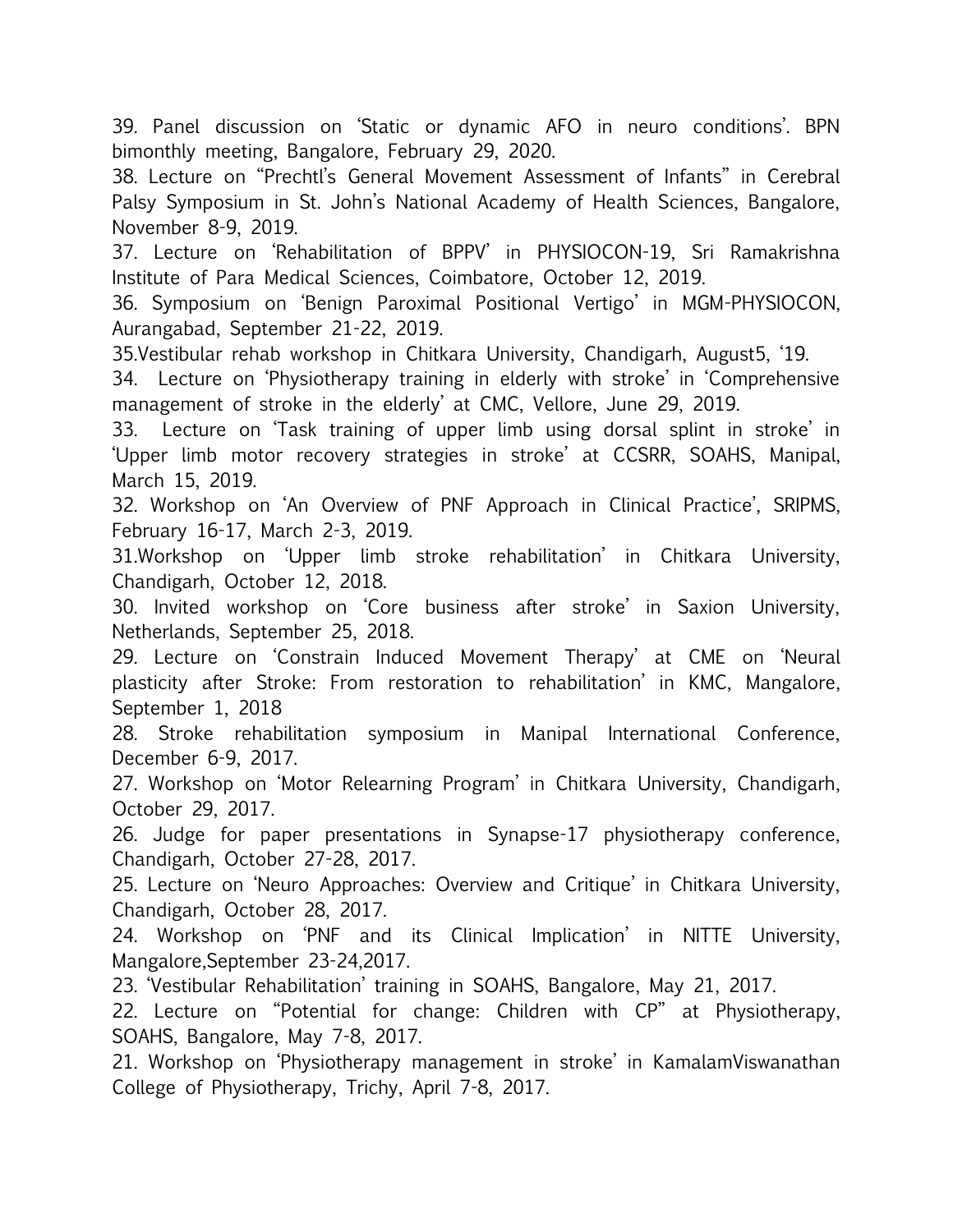20. Workshop on 'Physiotherapy management in SCI' in Chitkara University, Chandigarh, November 3-4, 2016.

19. Lecture on 'Recent Trends in NeuroRehabilitation' in Flair 16: National Level Physiotherapy Conference organized by Sri Venkateshwaraa College of Physiotherapy, Puducherry,September 29-30, 2016.

18. Lecture on 'Setting Rehab Goals in Spinal Cord Injury: Clinical Guidelines to Neurotechnology' in BPN Physiotherapy Conference, July 31, 2016.

17. Organized NeuroTech Symposium in SOAHS, Manipal University, Manipal Hospital, Bangalore,June19, 2016.

16. Workshop on 'Clinical Rehabilitation – Post Stroke' in PSG IMS & R Hospital, Coimbatore, May 11-12, 2016.

15. Lecture on 'Clinical Strategies in Spasticity Management' in Physiogala-16, Nandha College of Physiotherapy, May 7, 2016.

14. Neuro symposium on 'Assessment and Treatment of Trunk after Stroke' in the Joint Conference of IFNR and Indian Academy of Neurology, NIMHANS, April 1-3, 2016.

13. Lecture on "Coma Stimulation" in National conference on physiotherapy management in intensive care unit at Department of Physiotherapy, SOAHS, Bangalore, December 9-10, 2015.

12. Lecture on "Stroke Management and Rehabilitation" at PSG& IMSJR Hospital, October 29, 2015.

11. Workshop on 'Sensory Integration for Developmental Disorders' at Department of Physiotherapy, SOAHS, Bangalore, September 19-20, 2015.

10. Best Lecturer award, Physiosummit 2015, IAP, Vellore, September6, 2015.

9. Workshop on "Facilitation of Functional Movements in Adult Hemiplegia:Bobath/NDT Concepts" at Department of Physiotherapy, SOAHS, Manipal University, Manipal Hospital, Bangalore, May 24, 2015 and June 14, 2015.

8. Workshop on "Trunk Control Influences Balance and Mobility Post Stroke; NDT/Bobath perspective" at Srinivas College of Physiotherapy and Research Center, Mangalore, March 15, 2015.

7. Lecture on "Recent Trends in Stroke Rehabilitation" at RVS college of Physiotherapy, Coimbatore, Dec 5-6, 2014.

6. Workshop on "NDT approach in neurological conditions" at NDMVP college of Physiotherapy, Nashik, Maharasthra, March 24-26, 2014.

5. Workshop on "Vestibular Rehabilitation" in JSSCP, Mysore, 2013.

4. Lecture on "Electroneuromyography" at Department of Physiotherapy, KMC, Mangalore, Nov 29-30, 2008.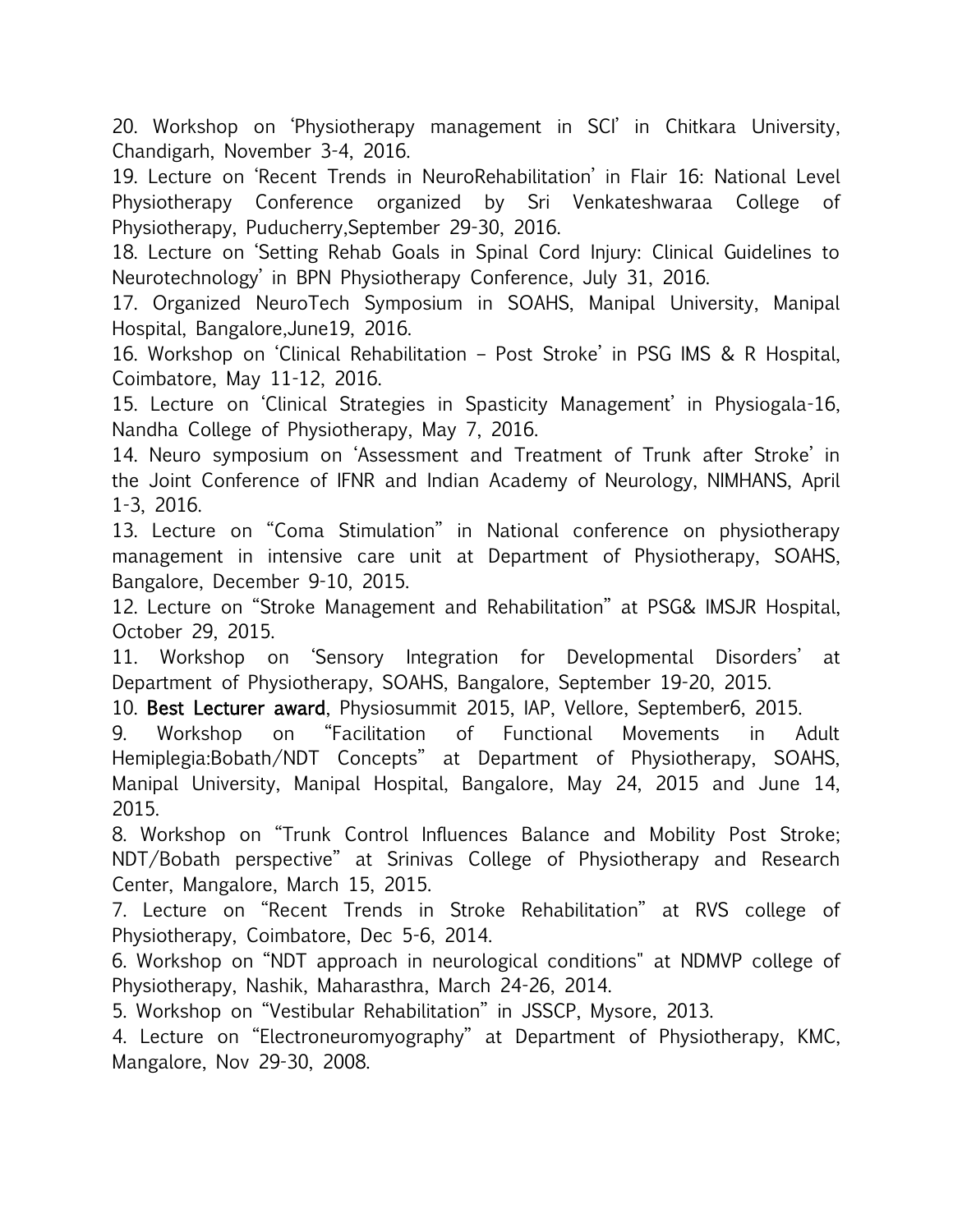3. Lectures on Neural Plasticity & MRP in PHYSIOCON" EAST-2008, Bhubaneswar, Orissa February 8-9, 2008.

2. Judge for paper presentation in PHYSIOCON" EAST-2008 conference at Bhubaneswar, Orissa,February 9, 2008.

1. Lecture on "Trunk Impairment and Rehabilitation in Stroke" at MCOAHS, Manipal University, March 30-31, 2007.

### Ongoing Professional Development

17. MDS Virtual Congress 2021, September 17-22, 2021.

16. Essentials of Medical Writing – 2020: Indian Association of Medical Journal Editors & Springer Nature. Ethics and Etcetera. October 9. Placing the Results in Perspective. September 25. Presenting the Findings. September 11. The Middle (Methods). August 28, 2020. The Beginning. August 21.

15. Webinar series– Research 2020: Publishing Ethics in Biomedicine & Life Science Research of webinar series on "All about Scientific Publishing – Trends, Nuances, Tools, Ethics etc!" Springer Nature &DeLCON, September 16. Nuances & Tools of Scientific Publishing and Publishing Ethics & Misconducts. Springer Nature & Manipal Health Sciences Department, MAHE, August 31. Structuring your manuscript to impress journal editors and selecting a journal and preparing a great submission package. Editage, June 19.

14. Appropriate paper-based technology. MAHE, Manipal,January 6-8, 2015.

13.Treatment strategies for Dyskinetic& Ataxic CP, Hyderabad,Dec 27-28, '14.

12. Gait course. BIMRA, December 14-15, 2013.

11. Advances in motor control. Mindy Levin, MAHE, January 24, 2012.

10. Pedagogic and personal effectiveness for Physiotherapy teachers. Manipal, April 11-13, 2011.

9. Constrained induced movement therapy & locomotion training. Stacy Fritz (University of South Carolina), July 13-14, 2009.

8. Physiotherapy for critically ill adult patients, Jennifer Paratz(University of Queensland, Australia),May 10-12, 2008.

7. Enhancing trunk stability for children with movement dysfunction – Based on neuro developmental approach. Timmie Wallace, NDTA,September 17-18, 2007.

6. Training on spinal cord injury: International workshop: Physiotherapy management of spinal injury. Feb 18-19, '11, March 6, '06, Lisa Harvey, International Network of SCI Physiotherapists; ISSICON '06; Wheelchair research and clinical practice featuring wheelchair skills training.March 7, '16, Rory Cooper, ISSICON '06, New Delhi.

5. Neuro-pediatric Physiotherapy assessment and training: Sneh Centre for Pediatric Rehab; Mumbai, Jan 3-10, 2005.